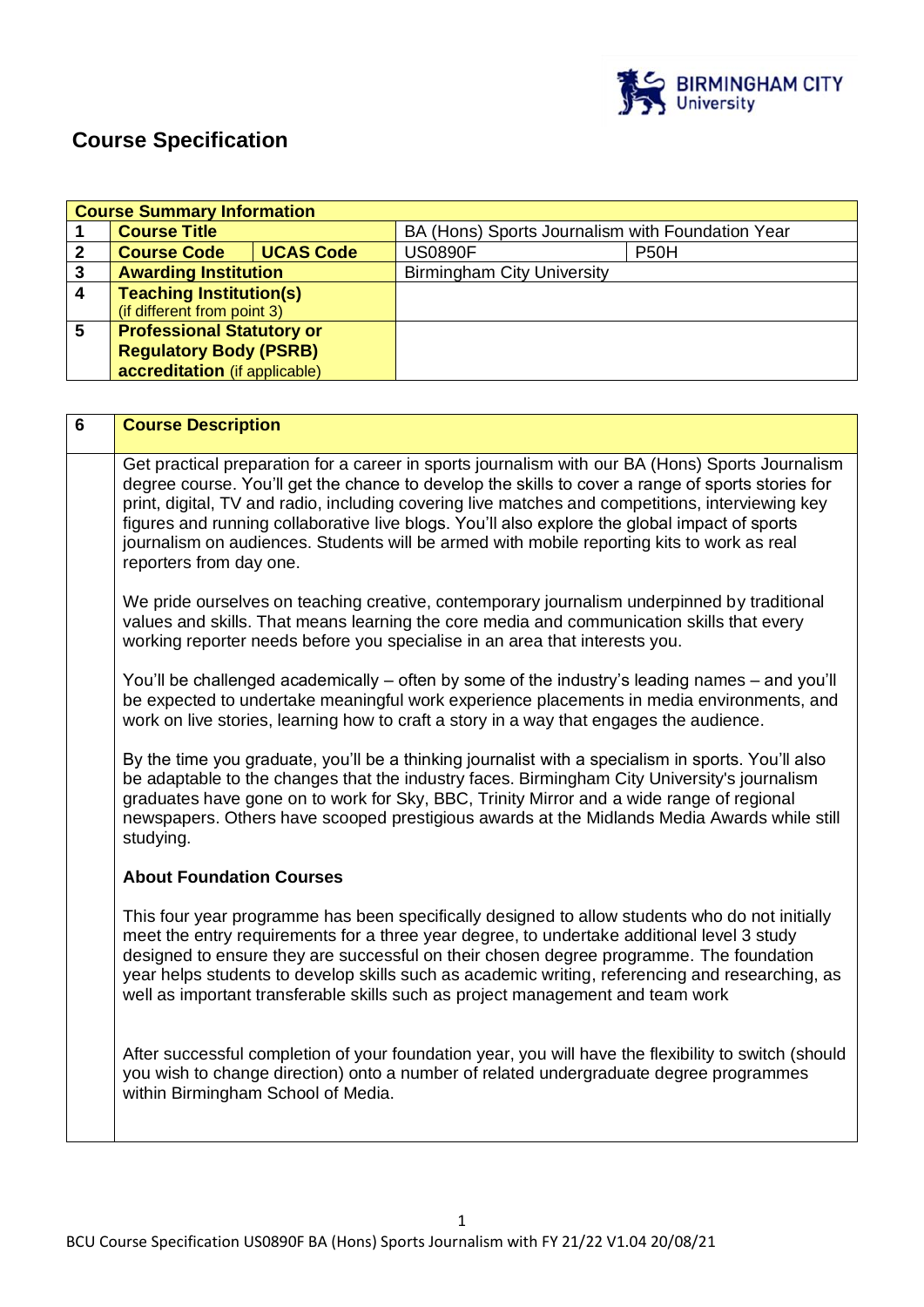

|    | <b>Course Awards</b>                                         |   |                |  |
|----|--------------------------------------------------------------|---|----------------|--|
| 7a | <b>Name of Final Award</b><br><b>Credits</b><br><b>Level</b> |   |                |  |
|    |                                                              |   | <b>Awarded</b> |  |
|    | Bachelor of Arts with Honours Sports Journalism              | 6 | 480            |  |
| 7b | <b>Exit Awards and Credits Awarded</b>                       |   |                |  |
|    | Foundation Certificate Sports Journalism                     | 3 | 120            |  |
|    | Certificate of Higher Education Sports Journalism            |   | 240            |  |
|    | Diploma of Higher Education Sports Journalism                | 5 | 360            |  |
|    | Bachelor of Arts Sports Journalism                           | 6 | 420            |  |

| Derogation from the University Regulations |
|--------------------------------------------|
| Not applicat                               |

|                  | <b>Delivery Patterns</b> |                    |                          |                |
|------------------|--------------------------|--------------------|--------------------------|----------------|
|                  | <b>Mode(s) of Study</b>  | Location           | <b>Duration of Study</b> | <b>Code</b>    |
| <b>Full Time</b> |                          | <b>City Centre</b> | 4 vears                  | <b>JS0890F</b> |

| 10       | <b>Entry Requirements</b>                                                                                                                                                                               |
|----------|---------------------------------------------------------------------------------------------------------------------------------------------------------------------------------------------------------|
| website. | The admission requirements for this course are stated on the course page of the BCU website at<br>https://www.bcu.ac.uk/, or may be found by searching for the course entry profile located on the UCAS |

| 11               | <b>Course Learning Outcomes</b>                                                                 |
|------------------|-------------------------------------------------------------------------------------------------|
|                  |                                                                                                 |
| $\mathbf{1}$     | Knowledge and Understanding - graduates will develop:                                           |
|                  |                                                                                                 |
| 1.1              | Define journalism media forms and genres, and the way in which they organise                    |
|                  | understandings, meanings and affects                                                            |
| $1.2$            | Apply a range of research approaches and methods.                                               |
| $1.3$            | Cite cultural, economic, political and regulatory contexts of the journalism industry           |
| 1.4              | Analyse your own creative processes and practice through engagement in a variety of             |
|                  | production practices                                                                            |
| $\overline{2}$   | <b>Cognitive and Intellectual Skills</b>                                                        |
|                  |                                                                                                 |
| 2.1              | Develop Independent Learning skills - become a self-motivated, and resourceful individual       |
|                  | capable of developing a personal programme of study                                             |
| 2.2              | Develop Analytical skills in order to draw sensible insights                                    |
| $\overline{2.3}$ | Evaluate your own work in a reflexive manner, with reference to academic and/or                 |
|                  | professional issues, debates and conventions                                                    |
| 2.4              | Employ appropriate methods and resources to explore research, drawing on a range of             |
|                  | sources, and frameworks                                                                         |
| 3                | <b>Practical and Professional Skills</b>                                                        |
|                  |                                                                                                 |
| 3.1              | Develop competency with appropriate equipment, software or other resources                      |
| 3.2              | Develop as a thinking creative journalist, aware of the structures and of how to operate within |
|                  | a journalism industries workplace                                                               |
| 3.3              | Develop as a creative thinker and practitioner, capable of experimenting and taking risks,      |
|                  | and shaping concepts based on secure research strategies                                        |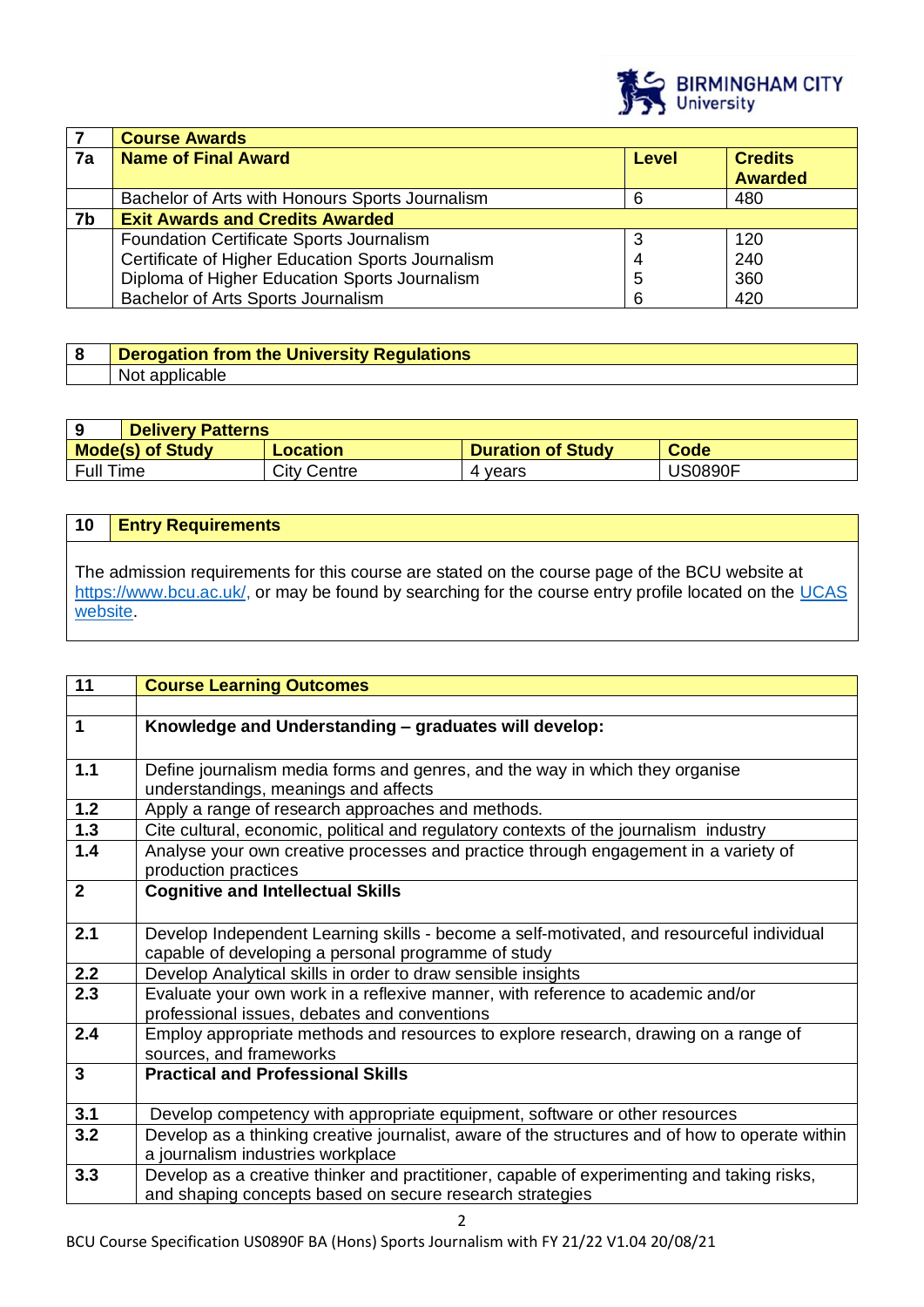

| 3.4                     | Produce work which demonstrates an understanding of journalism forms, structures and               |
|-------------------------|----------------------------------------------------------------------------------------------------|
|                         | audiences                                                                                          |
| $\overline{\mathbf{4}}$ | <b>Key Transferable Skills</b>                                                                     |
|                         |                                                                                                    |
| 4.1                     | Perform productively and creatively in a group or team, as well as individually, showing           |
|                         | abilities at different times to listen, contribute and lead, as well as act effectively by oneself |
| 4.2                     | Deliver work to a given length, format, brief and deadline, properly referencing sources and       |
|                         | ideas and making use, as appropriate of a problem-solving, and entrepreneurial approach            |
| 4.3                     | Communicate effectively in interpersonal settings, in writing and in a variety of media            |
| 4.4                     | Specify ideas and information in order to formulate arguments cogently, and express them           |
|                         | effectively                                                                                        |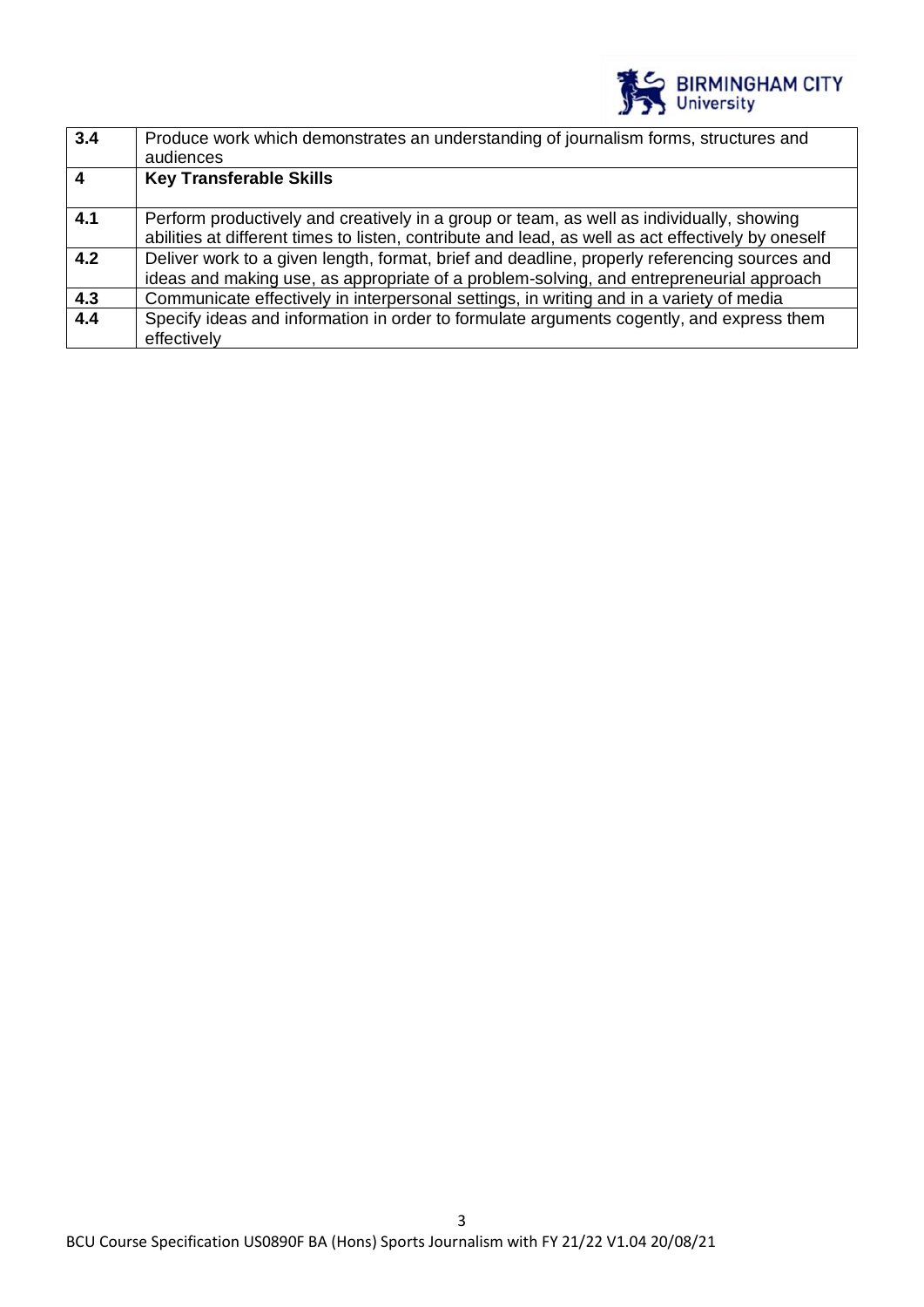

### **12 Course Requirements**

### **12a Level 3:**

*In order to complete this course a student must successfully complete all the following CORE modules (totalling 120 credits):*

| <b>Module Code</b> | <b>Module Name</b>                      | <b>Credit Value</b> |
|--------------------|-----------------------------------------|---------------------|
| <b>MED3000</b>     | <b>Cross Media Production 1</b>         | 20                  |
| <b>MED3001</b>     | <b>Cross Media Production 2</b>         | 20                  |
| <b>MED3002</b>     | <b>Media Context and Production</b>     | 20                  |
| <b>MED3003</b>     | <b>Professional and Academic Skills</b> | 20                  |
| <b>MED3004</b>     | <b>Practice Project</b>                 | 40                  |

### **Level 4:**

*In order to complete this course a student must successfully complete all the following CORE modules (totalling 120 credits):*

| <b>Module Code</b> | <b>Module Name</b>                    | <b>Credit Value</b> |
|--------------------|---------------------------------------|---------------------|
|                    |                                       |                     |
| <b>MED4158</b>     | Live Newsroom 1                       | 40                  |
| <b>MED4163</b>     | Introduction to Journalism Landscapes | 20                  |
| <b>MED4162</b>     | Journalism Law and Ethics             | 20                  |
| <b>MED4173</b>     | <b>Sports Journalism Techniques</b>   | 20                  |
| <b>MED4165</b>     | <b>Global and Community Impact 1</b>  | 20                  |

# **Level 5:**

*In order to complete this course a student must successfully complete all the following CORE modules (totalling 100 credits):*

| <b>Module Code</b> | <b>Module Name</b>                   | <b>Credit Value</b> |
|--------------------|--------------------------------------|---------------------|
|                    |                                      |                     |
| <b>MED5211</b>     | Live Newsroom 2                      | 40                  |
| <b>MED5209</b>     | <b>Disruptive Publishing</b>         | 20                  |
| <b>MED5210</b>     | <b>Journalism Futures</b>            | 20                  |
| <b>MED5208</b>     | <b>Global and Community Impact 2</b> | 20                  |

*In order to complete this course a student must successfully complete at least 20 credits from the following list of OPTIONAL modules.* 

| <b>Module Code</b> | <b>Module Name</b>                          | <b>Credit Value</b> |
|--------------------|---------------------------------------------|---------------------|
| <b>MED5169</b>     | <b>Fashion Photography</b>                  | 20                  |
| <b>MED5181</b>     | Photojournalism                             | 20                  |
| <b>MED5185</b>     | Radio documentary                           | 20                  |
| <b>MED5178</b>     | <b>Music Industry Promotional Practices</b> | 20                  |
| <b>MED5202</b>     | <b>Creating Compelling Content</b>          | 20                  |
| <b>MED5217</b>     | <b>Digital Storytelling</b>                 | 20                  |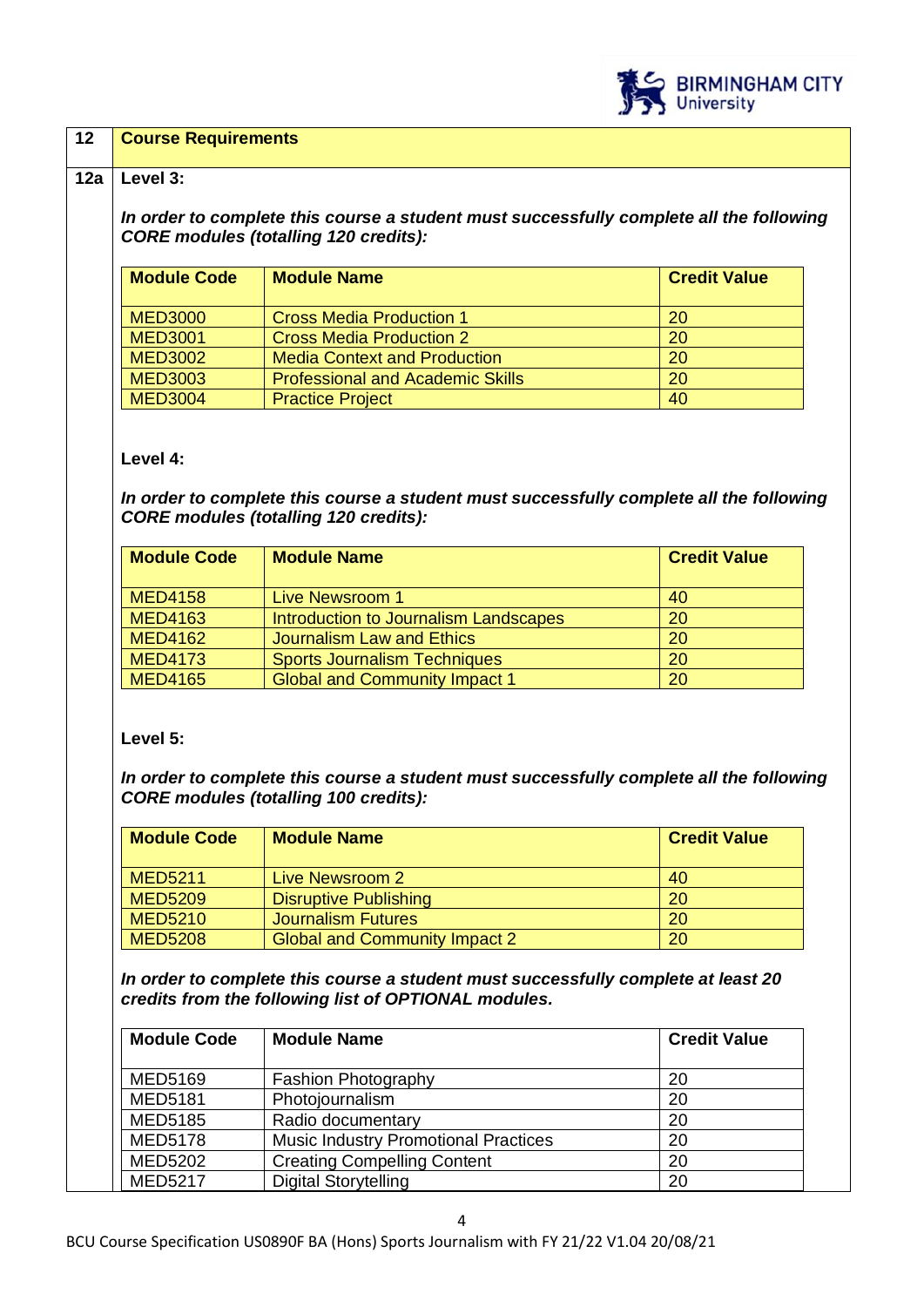

| JM5006   | Practice          | ״  |
|----------|-------------------|----|
| $\cdots$ | ' ollaborative: ' | ືບ |

# **Level 6:**

# *In order to complete this course a student must successfully complete all the following CORE modules (totalling 120 credits):*

| <b>Module Code</b> | <b>Module Name</b>                         | <b>Credit Value</b> |
|--------------------|--------------------------------------------|---------------------|
| ADM6006            | <b>Major Project</b>                       | 60                  |
| <b>MED6206</b>     | Live Newsroom 3                            | 20                  |
| <b>MED6205</b>     | <b>Global and Community Impact 3</b>       | 20                  |
| <b>MED6208</b>     | Journalism Innovation and Entrepreneurship | 20                  |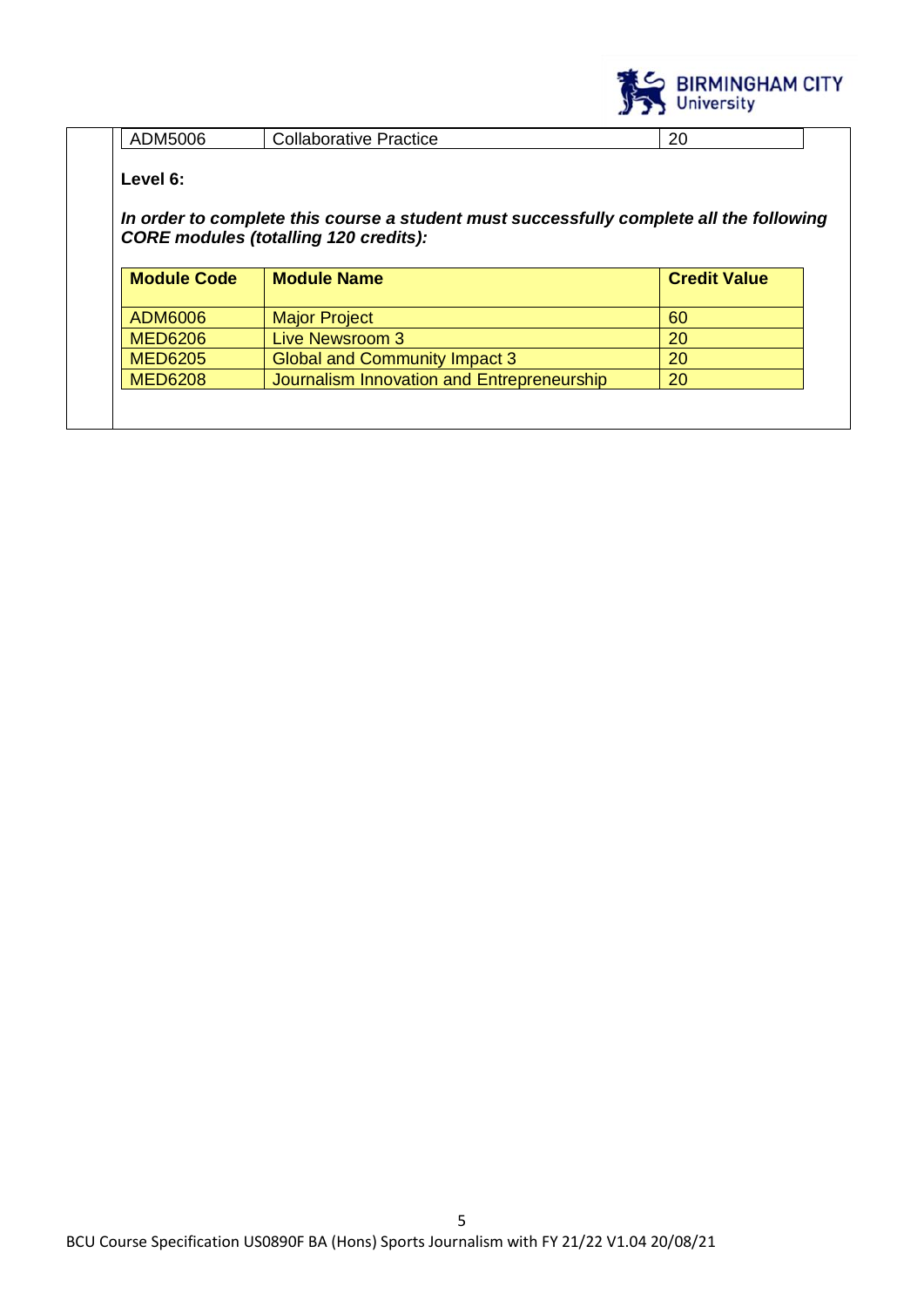

# **12b Structure Diagram**

*Please note list of optional modules is indicative only as modules will only run if selected by 15 or more students. Students' choice will not be guaranteed for optional modules but a fair and transparent process will be adopted and shared with students.*

| Semester 1                           |                                                 |                                                              | Semester 2                           |                                               |
|--------------------------------------|-------------------------------------------------|--------------------------------------------------------------|--------------------------------------|-----------------------------------------------|
| <b>SEMESTER ONE</b>                  |                                                 |                                                              |                                      | <b>SEMESTER TWO</b>                           |
|                                      |                                                 | MED3003 Professional and Academic Skills (20 credits - core) |                                      |                                               |
|                                      | <b>MED3000</b>                                  |                                                              |                                      | MED3002                                       |
| Cross-media Production 1             |                                                 | <b>Media Context and Production</b>                          |                                      |                                               |
| $(20 \text{ credits} - \text{core})$ |                                                 | $(20 \text{ credits} - \text{core})$                         |                                      |                                               |
|                                      | <b>MED3001</b>                                  |                                                              | MED3004                              |                                               |
|                                      | Cross-media Production 2                        |                                                              | <b>Practice Project</b>              |                                               |
| $(20 \text{ credits} - \text{core})$ |                                                 | $(40 \text{ credits} - \text{core})$                         |                                      |                                               |
| Year 1                               | Live Newsroom 1 (40)                            |                                                              |                                      |                                               |
|                                      | Journalism Law &<br>Ethics (20)                 | Introduction to Journalism<br>Landscapes (20)                | Sports Journalism<br>Techniques (20) | <b>Global and Community</b><br>Impact $1(20)$ |
| Year <sub>2</sub>                    | Live Newsroom 2 (40)                            |                                                              |                                      |                                               |
|                                      | Journalism Futures (20)                         | Disruptive Publishing (20)                                   | Optional Module (20)                 | <b>Global and Community</b><br>Impact $2(20)$ |
| Year <sub>3</sub>                    | Live Newsroom 3 (20)                            | Major Project (60)                                           |                                      |                                               |
|                                      | Journalism Innovation and Entrepreneurship (20) |                                                              | Global and Community Impact 3 (20)   |                                               |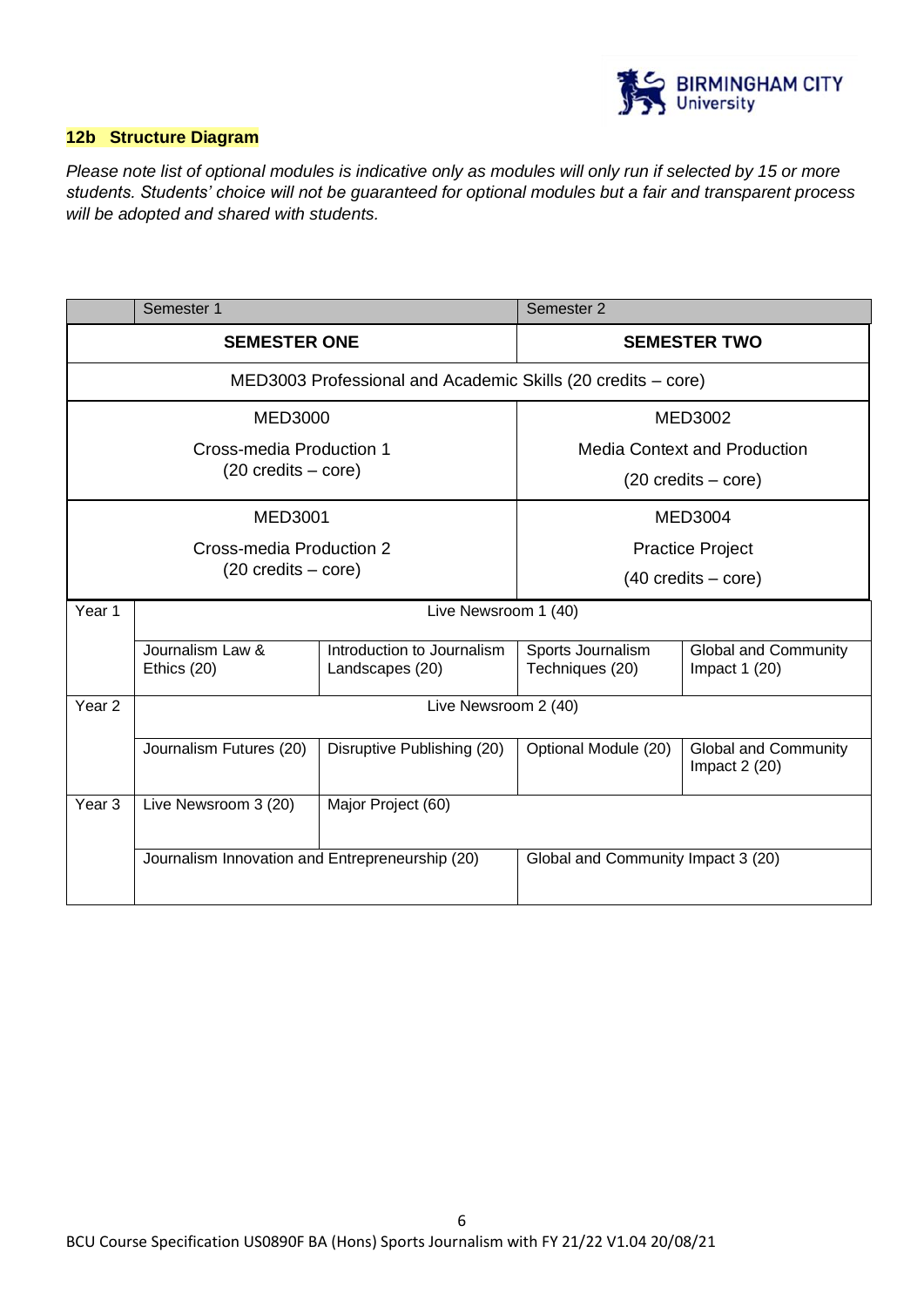

### **13 Overall Student Workload and Balance of Assessment**

Overall student *workload* consists of class contact hours, independent learning and assessment activity, with each credit taken equating to a total study time of around 10 hours. While actual contact hours may depend on the optional modules selected, the following information gives an indication of how much time students will need to allocate to different activities at each level of the course.

- *Scheduled Learning* includes lectures, practical classes and workshops, contact time specified in timetable
- *Directed Learning* includes placements, work-based learning, external visits, on-line activity, Graduate+, peer learning
- *Private Study* includes preparation for exams

The *balance of assessment* by mode of assessment (e.g. coursework, exam and in-person) depends to some extent on the optional modules chosen by students. The approximate percentage of the course assessed by coursework, exam and in-person is shown below.

### **Level 3**

### **Workload**

### **XX% time spent in timetabled teaching and learning activity**

| <b>Activity</b>      | <b>Number of Hours</b> |
|----------------------|------------------------|
| Scheduled Learning   | 480                    |
| Directed Learning    | 480                    |
| <b>Private Study</b> | 240                    |
| <b>Total Hours</b>   | 1200                   |

### **Balance of Assessment**

| <b>Assessment Mode</b> | Percentage |
|------------------------|------------|
| <b>Coursework</b>      | 72%        |
| Exam                   |            |
| In-Person              | 28%        |

#### **Level 4**

#### **Workload**

### **XX% time spent in timetabled teaching and learning activity**

| <b>Activity</b>          | <b>Number of Hours</b> |
|--------------------------|------------------------|
| Scheduled Learning       | 230                    |
| <b>Directed Learning</b> | 730                    |
| <b>Private Study</b>     | 240                    |
| <b>Total Hours</b>       | 1200                   |

# **Balance of Assessment**

| <b>Assessment Mode</b> | Percentage |
|------------------------|------------|
| Coursework             | 80%        |
| Exam                   |            |
| In-Person              | 20%        |